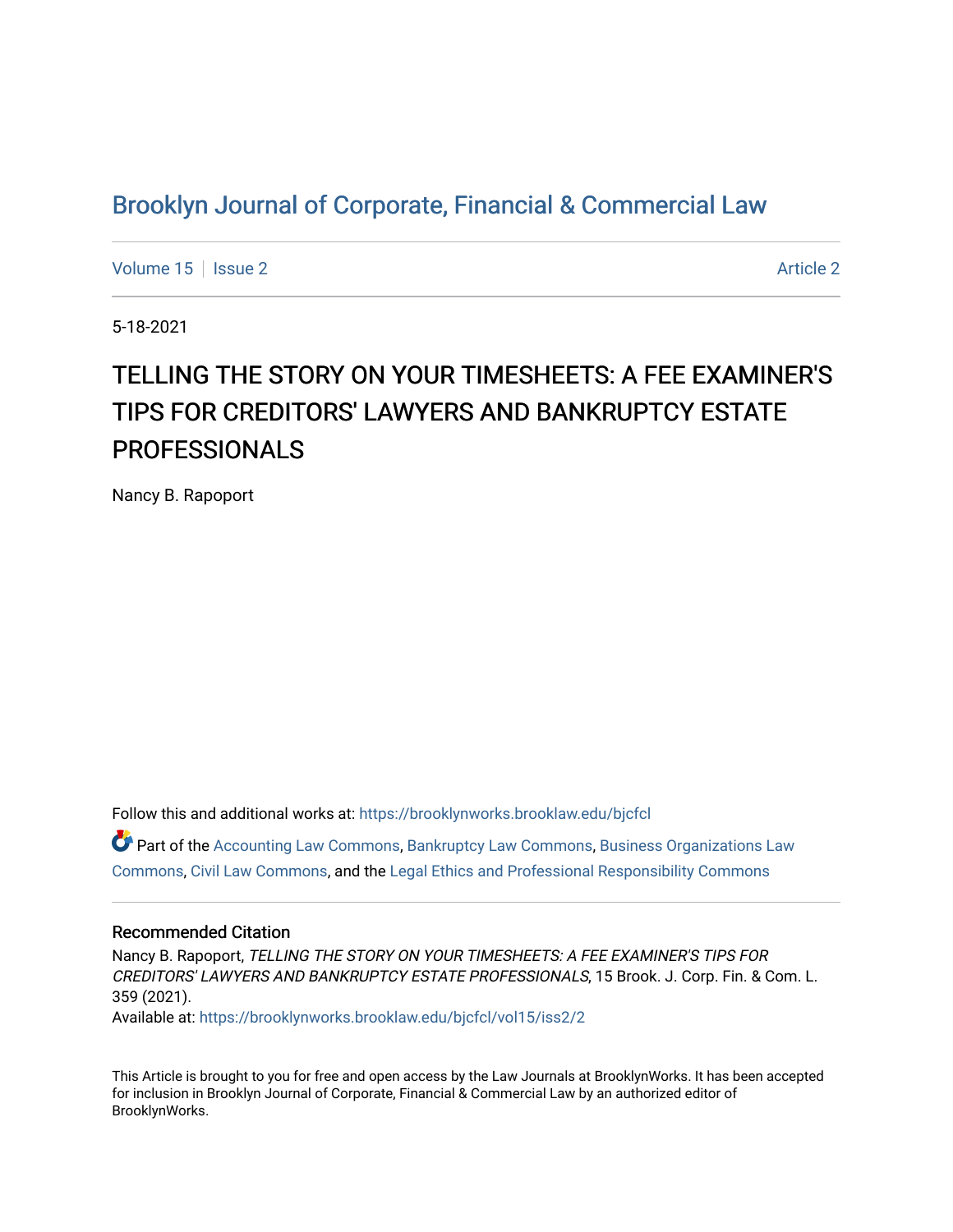## TELLING THE STORY ON YOUR TIMESHEETS: A FEE EXAMINER'S TIPS FOR CREDITORS' LAWYERS AND BANKRUPTCY ESTATE PROFESSIONALS

## Nancy B. Rapoport\*

There's a Dilbert comic strip that has resonated with me over the years: in that strip, the pointy-haired boss told Dilbert to charge 100% of his time to project codes, and Dilbert responded by pointing out that charging 100% of his time that way would lead to overbilling the firm's clients. What's the punchline of the strip, a copy of which hangs in my home office? Dilbert asks, "Did you learn that in 'flaw' school?"1 That's actually a darn good question.

Most of the time, a law student can make it all the way through law school without understanding how to bill time. Moreover, it's likely that no law student truly understands how the accurate recording of time eventually translates into an associate's paycheck. Maybe the student learns about billing time as a summer associate, but even then, it's quite possible that no one is teaching the summer associate exactly what should get billed, what shouldn't, and—for the time that should get billed—how to describe the billed time in order to justify the fee.<sup>2</sup> Let's assume that a newly minted law graduate gets to her first private-law job, which requires her to keep track of her time in tenths of an hour.<sup>3</sup> Who trains her on when to start the clock, when to stop it, and how to explain to the client what she's accomplished? Moreover, who pulls back the client-curtain for her to show her how clients react to the bills that they get?<sup>4</sup>

When clients are paying the legal bills out of their own operating accounts, those clients often have rules about what they will and won't accept in terms of legal work. For example, the client won't pay for summer associates (or for first- or second-year lawyers' work); it won't pay for tasks that are more appropriately attributable to overhead, such as data entry and

<sup>\*</sup> Garman Turner Gordon Professor of Law, William S. Boyd School of Law, University of Nevada, Las Vegas; Affiliate Professor of Business Law & Ethics, Lee Business School, University of Nevada, Las Vegas. Huge thanks to Scott Bovitz, Joe Tiano, and Jeff Van Niel for their wise editing advice and to Youngwoo Ban and Josh Nelson for their eagle-eyed research skills.

<sup>1.</sup> Want to see the strip for yourself? You can find it at https://dilbert.com/strip/2016-01-12.

<sup>2.</sup> There's a whole other can of worms to open when law firms are asking clients to pay for summer associate time.

<sup>3.</sup> For that matter, what about the recent grad who hangs out her own shingle? Who teaches her about how to bill?

<sup>4</sup>. Cf. this famous painting (https://www.edvardmunch.org/the-scream.jsp).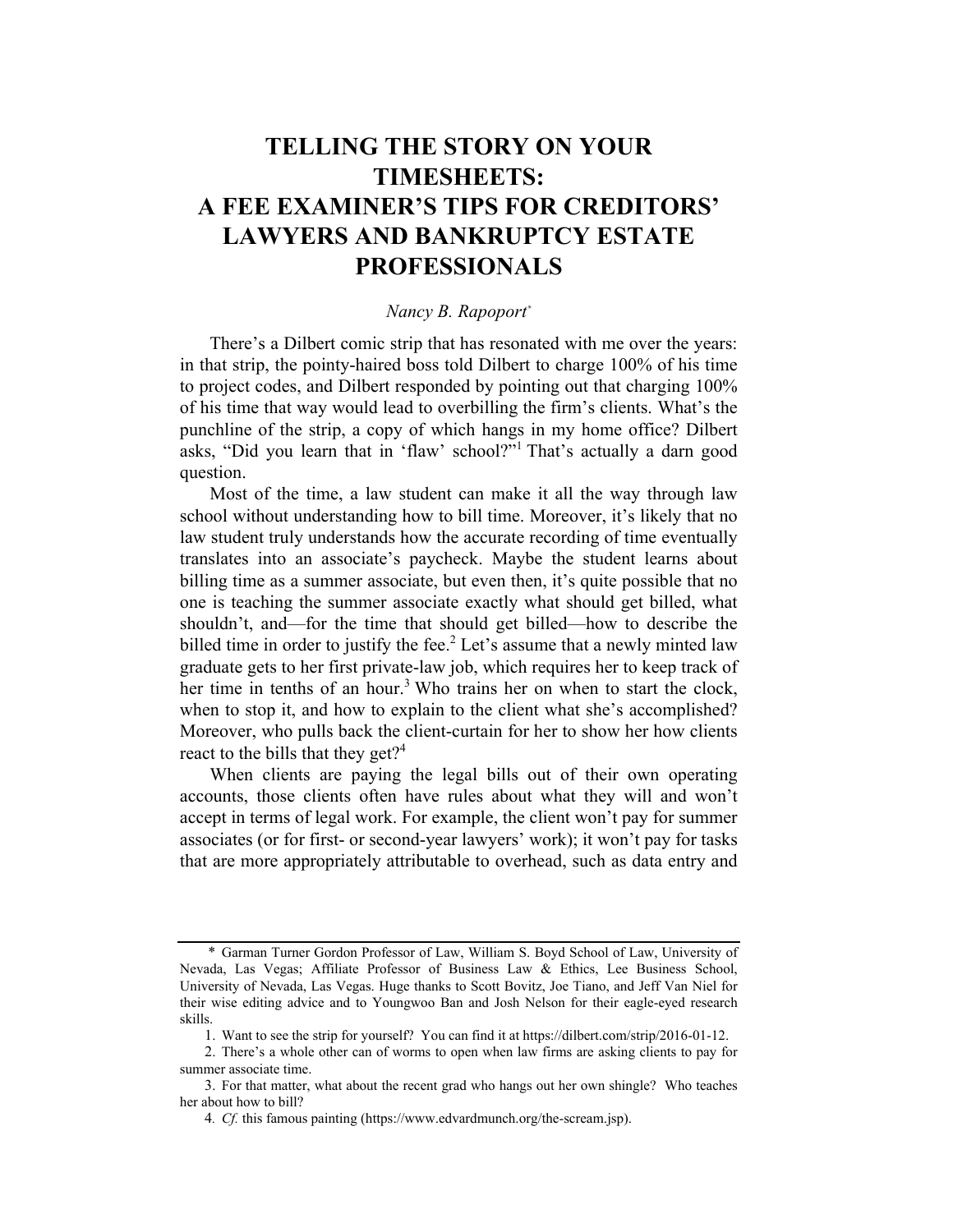filing;<sup>5</sup> it won't pay for professionals of the same firm to meet on a regular basis to discuss how to allocate the workflow; it won't pay for block-billed time, or vague entries, or hours that always manage to end in .0 or .5; it won't pay for inefficient work or for work that isn't reasonably likely to benefit the client.<sup>6</sup> These rules aren't just whimsical client preferences or tacit idiosyncrasies; they're typically memorialized in outside counsel billing guidelines.<sup>7</sup> But in bankruptcy, the bankruptcy estate is footing the bill for those professionals whose employment must first pass muster with the bankruptcy court and whose fee applications the court must approve. I've<sup>8</sup> gone on *ad nauseum* about the disconnect between the professionals performing the work and the review of the bills by the clients, none of whom is paying directly for that work.<sup>9</sup> That disconnect means that—except in exceptionally acrimonious cases—the only people reading the fee

7. Until recently, these outside counsel billing guidelines often have remained in the metaphorical "bottom drawer" of the desk, rarely dusted off and enforced. In discussions with my in-house counsel friends, I've learned that cost constraints on legal departments caused by COVID-19's economic turmoil have, quite understandably, prompted a greater enforcement of outside counsel's billing guidelines.

8. Often with co-authors, thank goodness.

9. See, e.g., Nancy B. Rapoport, Want to Take Control of Professional Fees in Large Chapter 11 Bankruptcy Cases? Talking With Your Client's General Counsel is a Good First Step, Harvard Law School Bankruptcy Roundtable, July 28, 2020, available at http://blogs.harvard.edu/ bankruptcyroundtable/2020/07/28/want-to-take-control-of-professional-fees-in-large-chapter-11 bankruptcy-cases-talking-with-your-clients-general-counsel-is-a-good-first-step/; Nancy B. Rapoport, Using General Counsel to Set the Tone for Work in Large Chapter 11 Cases, 88 FORDHAM L. REV. 1727 (2020); Nancy B. Rapoport, Client-Focused Management of Expectations for Legal Fees in Large Chapter 11 Cases [hereinafter Management of Expectations for Legal Fees], 28 AM. BANKR. INST. L. REV. 39 (2020); Nancy B. Rapoport & Joseph R. Tiano, Jr., Leveraging Legal Analytics and Spend Data as a Law Firm Self-Governance Tool, 13 J. BUS., ENTREPRENEURSHIP & L. 171 (2019); Reimagining "Legal Spend" Decisions, supra note 6; Randy D. Gordon & Nancy B. Rapoport, Virtuous Billing, 15 NEV. L.J. 698 (2015); Nancy B. Rapoport, "Nudging" Better Lawyer Behavior: Using Default Rules and Incentives to Change Behavior in Law Firms, 4 ST. MARY'S J. L. ETHICS & MALP. 42 (2014) [hereinafter "Nudging" Better Lawyer Behavior]; Nancy B. Rapoport, The Client Who Did Too Much, 47 AKRON L. REV. 121 (2014) [hereinafter The Client Who Did Too Much]; Lois R. Lupica & Nancy B. Rapoport, Best Practices for Working with Fee Examiners, 32 AM. BANKR. INST. J. 20 (June 2013; Nancy B. Rapoport, The Case for Value Billing in Chapter 11, 7 J. BUS. L. & TECH. LAW 117 (2012); Nancy B. Rapoport, Rethinking Fees in Chapter 11 Bankruptcy Cases, 5 J. BUS. & TECH. LAW 263 (2010) [hereinafter Rethinking Fees]; Nancy B. Rapoport, Avoiding Judicial Wrath: The Ten Commandments for Bankruptcy Practitioners, 5 J. BANKR. L. & PRAC. 615 (September/October 1996).

<sup>5.</sup> I've been an administrative assistant myself, and the work is often difficult, requiring judgment and skill, but it's still overhead.

<sup>6</sup>. See, e.g., Nancy B. Rapoport & Joseph R. Tiano, Jr., Legal Analytics, Social Science, and Legal Fees: Reimagining "Legal Spend" Decisions in an Evolving Industry, Georgia State Symposium on Legal Analytics, 35 GA. ST. U. L. REV. 1269, 1273-74 & n. 15 (2019) [hereinafter Reimagining "Legal Spend" Decisions] (citing Matthew Guarnaccia, Clients Leaving Firms with the Bill for Research, LAW360 (Mar. 20, 2017, 4:44 PM), https://www.law360.com/articles/ 903628/clients-leaving-firms-with-the-bill-for-research [https://perma.cc/4228-NVFZ]; Sara Randazzo, Corporate Clients Push Back After Law Firms Hike Starting Salaries, WALL ST. J. (updated June 15, 2016, 7:05 PM), https://www.wsj.com/articles/companies-push-back-at-lawfirms-starting-salary-hikes-1466029554.").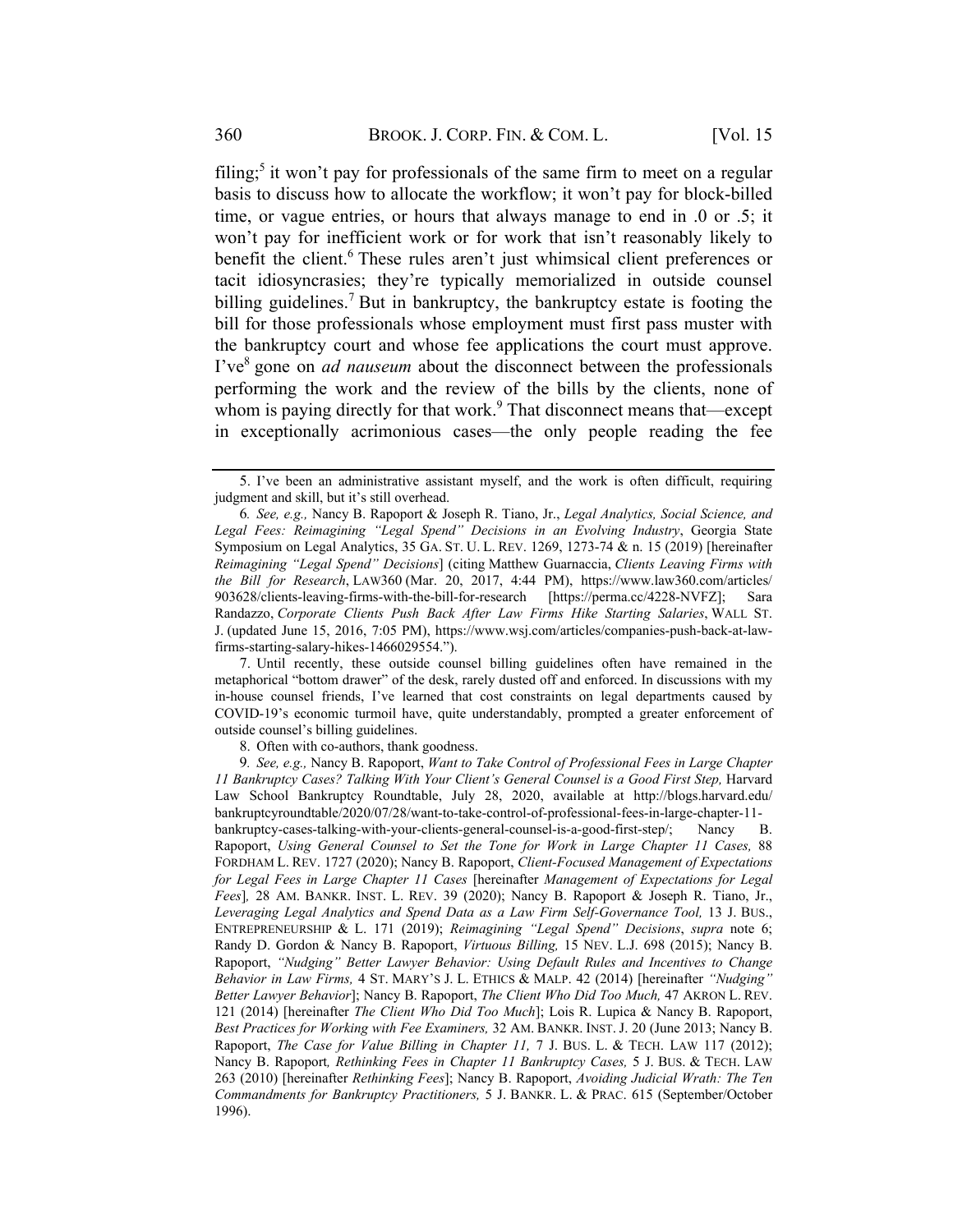applications and forming opinions on the reasonableness of the fees and expenses are, first and foremost, the bankruptcy judge (who must determine reasonableness, per section 330, when ruling on fee applications),  $10$ someone in the Office of the United States Trustee, and, sometimes, a fee examiner, if the court appoints one.

We fee examiners are a nerdy lot.<sup>11</sup> We enjoy sifting through timesheets, arranging them and then rearranging them to try to make sense of the basic question undergirding section 330: were the right professionals doing the right things for the right amount of time? While we're answering that question, we're also forming our own opinions of the professionals' judgment reflected in those timesheets: was the professional treating the engagement in the same way that she would if she were submitting the bills to the general counsel of a company that wasn't involved in a bankruptcy case, or was the professional spending time recklessly, because there was no one to provide a check on the line-by-line choices that the professional was making?

It's probably no secret that the impressions that fee examiners form about specific professionals in one case will carry over to future cases with the same professionals. If, in one case, I see a professional use three associates simply to "take notes" in all-hands meetings, you can bet that I'll look for that wasteful behavior in future cases. Or, to use some other drawnfrom-my-real-fee-reviews examples, if I see a professional charge a \$140 shirt (!) to the estate, or charge liquor (including mini-bar booze) or fancy dinners (e.g., Del Frisco's, especially when the dinner's sole purpose is to celebrate a victory) or swanky hotels (such as the Four Seasons or the Ritz-Carlton) to the estate, will I have someone comb through every single expense and time entry looking for similar judgment missteps in future cases?<sup>12</sup> Will I look even harder for overstaffing, over-researching, or the misallocation of task to a professional's skill level? You're darn right I will. Alternatively, if I see a professional cap the cost of his own meals at the government's per diem rate, will I form an opinion that the professional is also likely to make judicious use of his time when determining what actions he'll take on behalf of his client? Yep. And I'd be willing to bet you that the judges are forming their own opinions, too. Those time entries and expense files are telling us a lot about the ways in which the professionals see

<sup>10.</sup> 11 U.S.C. §330 (setting forth the standard for awarding compensation for professionals in bankruptcy cases).

<sup>11.</sup> For my friends Brady Williamson and Bob Keach: I mean that in the nicest possible way.

<sup>12.</sup> Want more examples? See Management of Expectations for Legal Fees, supra note 9, at, e.g., 83 (Joe Tiano and I list some whoppers of entries that triggered a deeper dive into the fee application); Nancy B. Rapoport & Joseph R. Tiano, Jr., Using Data Analytics to Predict an Individual Lawyer's Legal Malpractice Risk Profile: Becoming an LPL "Precog," 6 U. PA.J. L. & PUB. AFFAIRS 267, 300-01 (2020); Nancy B. Rapoport & Joseph R. Tiano, Jr., Legal Analytics, Social Science, and Legal Fees: Reimagining "Legal Spend" Decisions in an Evolving Industry, 35 GEORGIA ST. L. REV. 1269, 1293-94 (2019).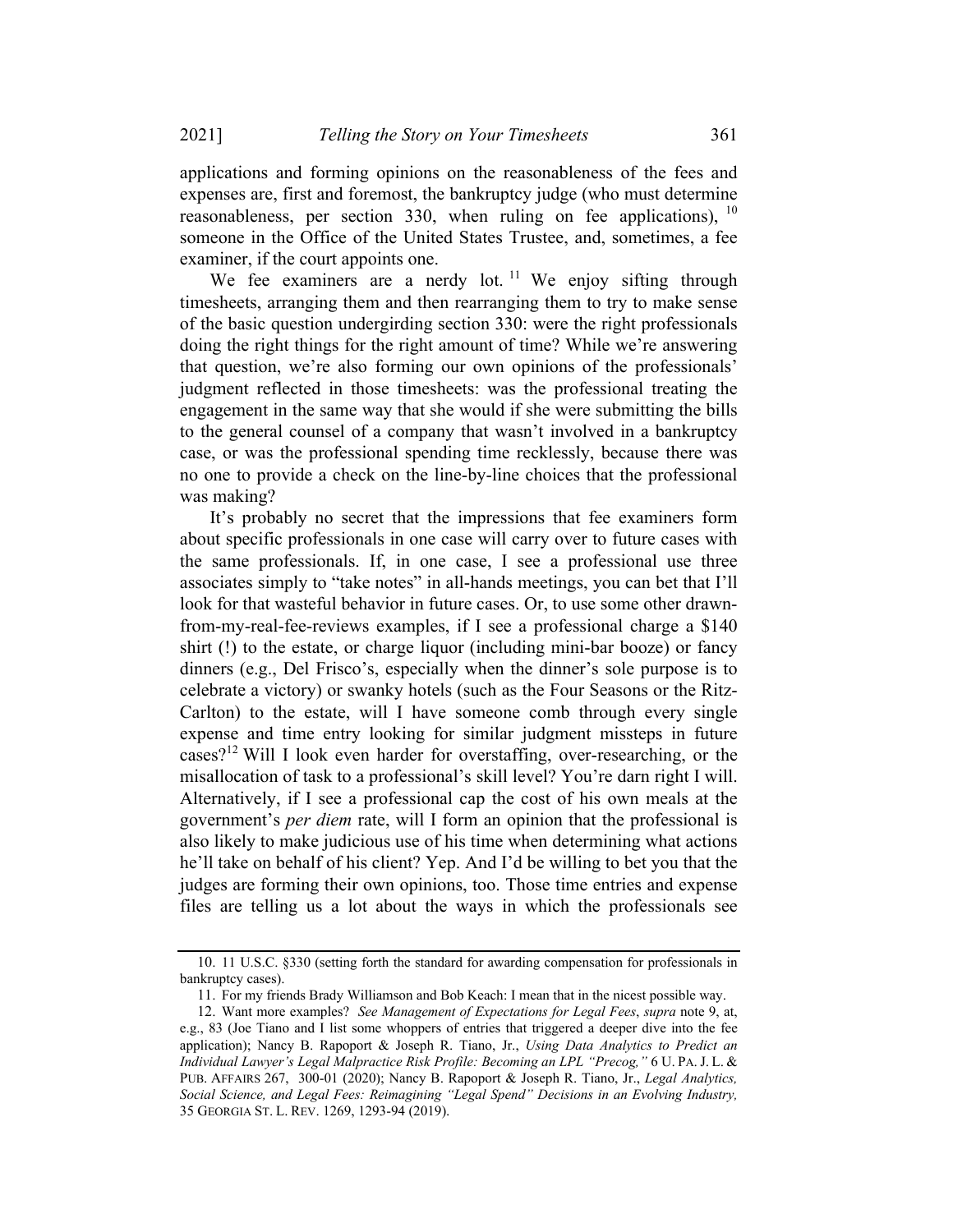themselves and their roles in various cases. They tell us if the professional believes that leaving any stone unturned makes him a bad lawyer (or a lawyer who could get sued for breach of fiduciary duty), rather than a lawyer who uses a more finely honed cost-benefit analysis. Those time entries are telling us if a lawyer feels entitled ("I worked eighteen hours a day for the past three days, so the client should buy me a brandy"). And those time entries are telling us if there are lawyers at competing law firms who are engaging in a Hatfield-and-McCoy war because they just don't trust (or like) each other.<sup>13</sup> In other words, not only are time entries telling us what the professionals did, but they're telling us about the professionals' psyches, too.

A lot of what fee examiners do wouldn't be necessary if clients knew what to look for, and where to look, in fee applications—and if the details in the appendices of the fee applications themselves were presented in a searchable format. If clients set out the parameters of the engagement in more detail than "please just get me through this bet-the-company event," then some of the stories that fee examiners tell would disappear. I've set out a number of suggestions in a piece that came out earlier last year.<sup>14</sup> Among those suggestions are the following:

- Think hard about which professionals to hire.<sup>15</sup>
- Create the ground rules for billing.<sup>16</sup>
- Pay attention to staffing and workflow issues.<sup>17</sup>
- Monitor the budget. $^{18}$
- Set the ground rules about which expenses are reasonable and which ones aren't.<sup>19</sup>
- Consider suggesting that counsel use artificial intelligence for those tasks that don't need a human touch (not just in discovery, but also, perhaps, in automating some of the easier drafting tasks). $^{20}$
- And use legal analytics to create a dashboard that helps you see where you're efficient and where you need to buff up your efficiencies.<sup>21</sup>

<sup>13.</sup> For that last example, see, e.g., Management of Expectations for Legal Fees, supra note 9, at 47 n. 33.

<sup>14</sup>. Id. at 72.

<sup>15</sup>. Id. at 72.

<sup>16</sup>. Id. at 77.

<sup>17</sup>. Id. at 78.

<sup>18</sup>. Id. at 81. And asking for a budget, even a bare-bones one, is important as well. It boggles my mind that a firm that touts its extensive expertise is flat-out stymied when a client wants to know the likely range of any impending professional fees.

<sup>19</sup>. Id. at 83.

<sup>20</sup>. Id. at 88.

<sup>21</sup>. Id. at 85.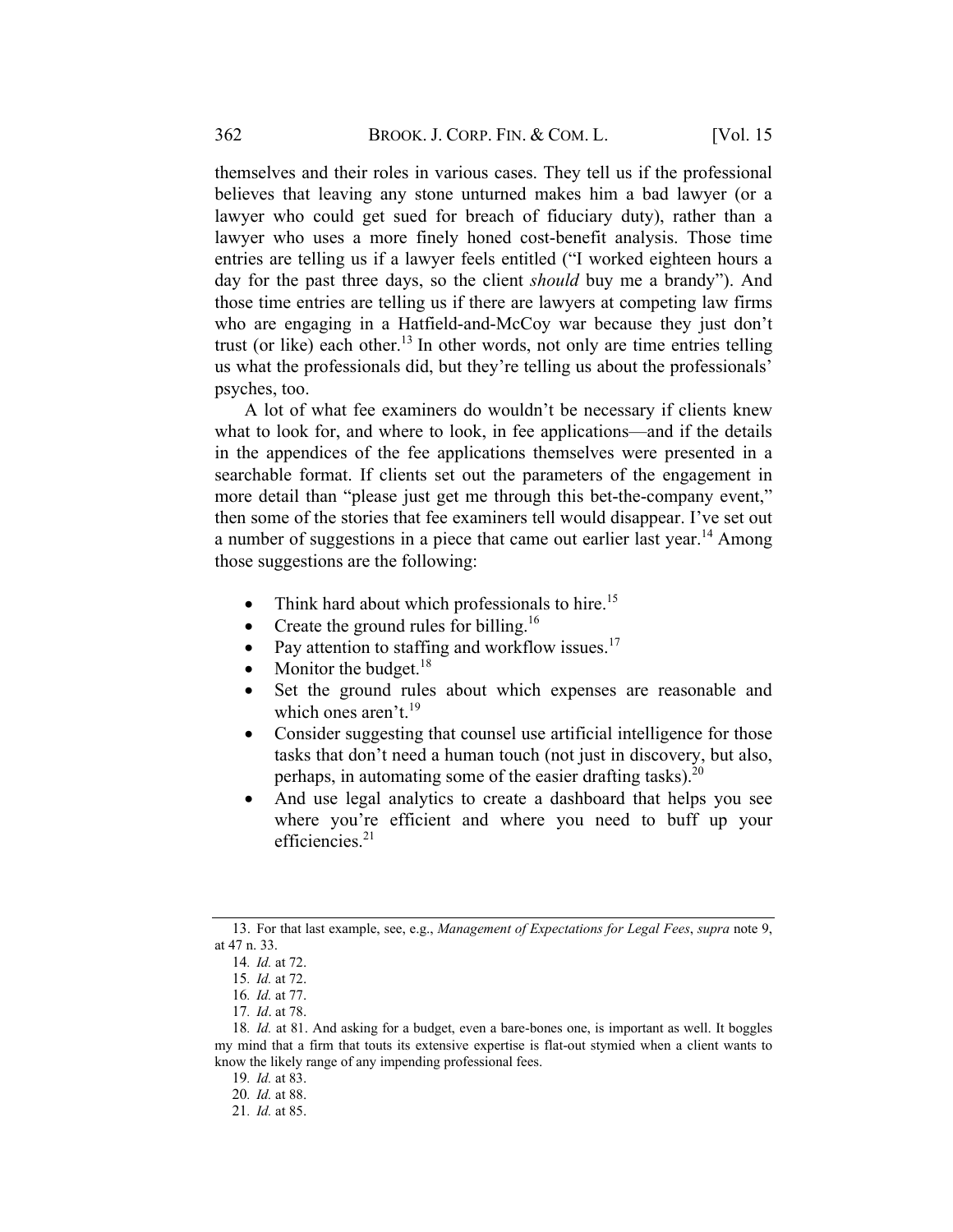That's good advice for clients—and for "clients," think "the debtor's general counsel" and "the members of the creditors' committee." But it's also helpful for the professionals themselves, because it's never pleasant when a court reduces a fee application due to a failure to demonstrate reasonableness. The professional can't go back in time and use the disallowed time on another, more remunerative task. Once billed time is spent, it's gone forever.

Some of the most telling mistakes on a fee application fall into these four categories: (1) Goldilocks errors, (2) pervasive sloppiness, (3) reckless overworking, and (4) the indulgence of quirky preferences (the professional's or the client's).

#### GOLDILOCKS: NOT ENOUGH, TOO MUCH, OR JUST RIGHT.

Remember, fee applications are publicly filed documents, so the time descriptions represent the choices that the professionals made, both in terms of what they did and how they chose to describe what they did. Sometimes, professionals obfuscate in order to mask their strategy in a case, such as a time entry like "correspond with multiple parties re restructuring strategy and tactics." Such a description obviously doesn't reveal too much in terms of strategy—which is probably good for ongoing litigation—but it's significantly less useful to the court, which has to review that description for reasonableness.<sup>22</sup> Think of that kind of a description as the bankruptcy version of Goldilocks's "this bed is too hard."<sup>23</sup> It's all edges and no middle, so the client can't possibly pinpoint just what its professional did during the time described by that entry.

There's also the over-description phenomenon, which Legal Decoder has described in one of its webinars: $^{24}$ 

<sup>22.</sup> And it's not necessary to hide the ball after all of the strategic activities in question have been completed. See also Rapoport & Tiano, supra note 12.

<sup>23.</sup> If you've never heard of Goldilocks and the Three Bears, check out: Goldilocks and the Three Bears retold by Flora Annie Steel (1922), AM. LIT., https://americanliterature.com/ childrens-stories/goldilocks-and-the-three-bears (last visited Jan. 28, 2021). There are also an astonishing number of Muppet/Goldilocks videos (thank you, Joe Tiano), including this one: Goldilocks and the Three Bears scenes, YOUTUBE (Dec. 25, 2019), https://www.youtube.com /watch?v=Vi4BCtoKVkE.

<sup>24.</sup> Graphic courtesy of Legal Decoder, Inc. and the garrulous lawyer who authored the nonanonymized, original version.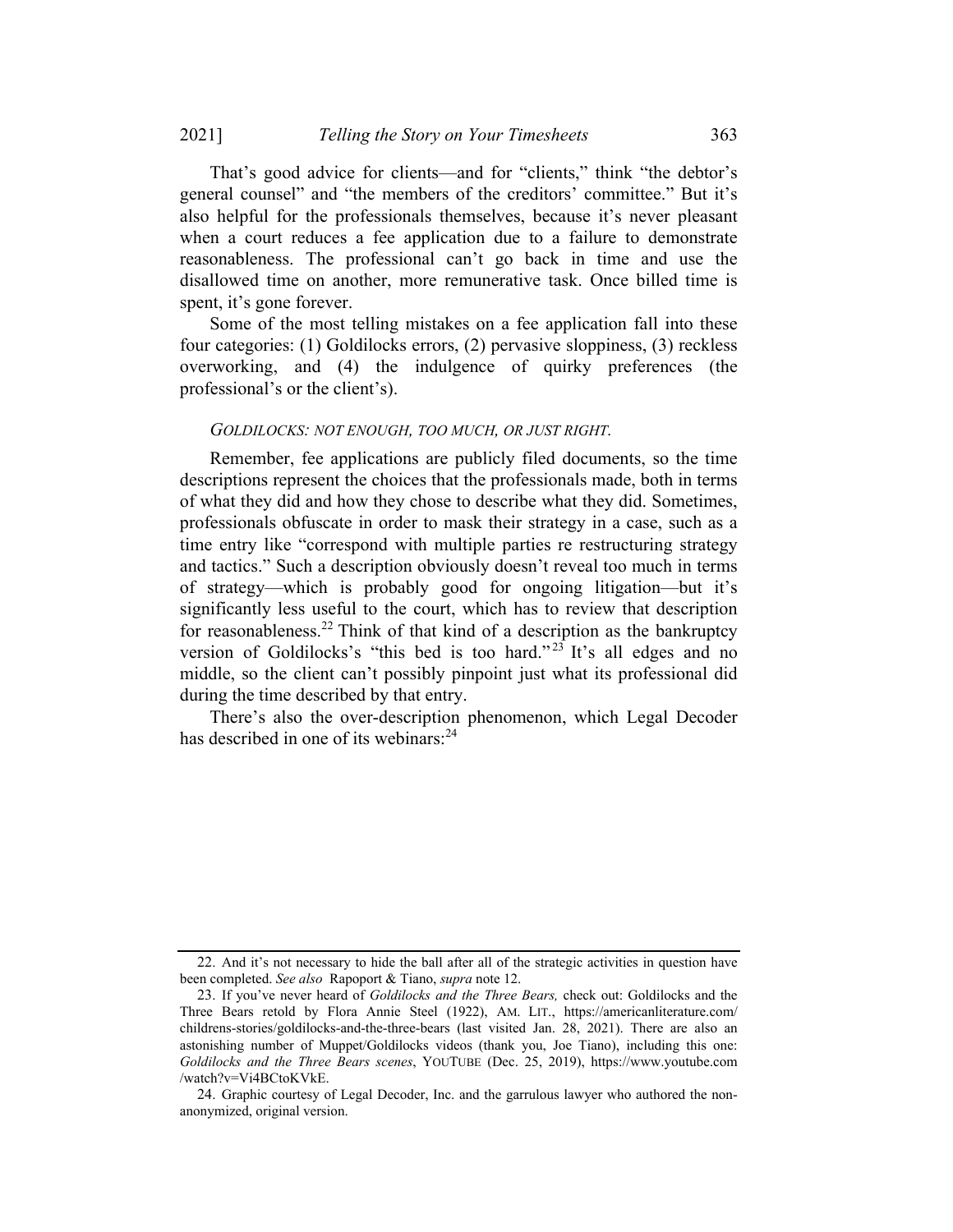364 **BROOK. J. CORP. FIN. & COM. L.** [Vol. 15

|              |             |             |             |               |                                                                                                                                                                                                                                                                                                                                                                                                                                                                                                                                                                                                                                                                                                                                                                                                                                                                                                                                                                                                                                                                                                                                                                                                                                                                                                                                                                                                                                                                                                                                                                                                                                                                                                                                           | <b>WHAIIHE</b><br><b>CLIENT PAID</b>                                            |
|--------------|-------------|-------------|-------------|---------------|-------------------------------------------------------------------------------------------------------------------------------------------------------------------------------------------------------------------------------------------------------------------------------------------------------------------------------------------------------------------------------------------------------------------------------------------------------------------------------------------------------------------------------------------------------------------------------------------------------------------------------------------------------------------------------------------------------------------------------------------------------------------------------------------------------------------------------------------------------------------------------------------------------------------------------------------------------------------------------------------------------------------------------------------------------------------------------------------------------------------------------------------------------------------------------------------------------------------------------------------------------------------------------------------------------------------------------------------------------------------------------------------------------------------------------------------------------------------------------------------------------------------------------------------------------------------------------------------------------------------------------------------------------------------------------------------------------------------------------------------|---------------------------------------------------------------------------------|
| <b>TITLE</b> | <b>DATE</b> | <b>TIME</b> | <b>RATE</b> | <b>AMOUNT</b> | ORIGINAL TIME ENTRY                                                                                                                                                                                                                                                                                                                                                                                                                                                                                                                                                                                                                                                                                                                                                                                                                                                                                                                                                                                                                                                                                                                                                                                                                                                                                                                                                                                                                                                                                                                                                                                                                                                                                                                       | FOR                                                                             |
| Partner      | 3/18/2014   | 2.8         | 500         | \$1,400.00    | More work on the employee benefits aspects of the<br>proposed acquisition, with special emphasis on those<br>issues arising from the involvement of the ABC Employee<br>Stock Ownership Plan, including: work on e-mail<br>message to Rhonda Jones concerning conference call<br>with Nathan Kersey and Nick Krantz on 3/17/14, with<br>special emphasis on the special right that ABC has<br>granted the ESOP for a special "restorative payment" for<br>certain participants," receipt and review of e-mail<br>message from Nathan Kersey regarding the Agreement<br>Relating to Covenants After the Merger, Amendment<br>Number 1 to the ESOP and the disclosure Schedule<br>Insert for Section 5.01(r) of the Stock Purchase<br>Agreement; receipt and review of e-mail message from<br>Annie Cruise at Barber and Hay along with an updated<br>version of the draft Merger Agreement; prepare for and<br>participate in conference call with legal counsel for ABC<br>and the ESOP Trustee and discussion of possible<br>technical problems with the proposed special<br>"Restorative Payment" to the ESOP and alternative<br>language for the proposed description of the proposed<br>special "Restorative Payment" in the Merger Agreement;<br>receipt and review of responsive follow up telephone<br>conference with Nathan Kersey and Nick Krantz<br>regarding same; receipt and review of three additional<br>e-mail messages from Nathan Kersey regarding<br>proposed changes to the Post-Closing Agreement<br>regarding the ESOP, the Merger Agreement and the<br>disclosure concerning the proposed "restorative<br>payment" in the ESOP; additional telephone conferences<br>with Rhonda Jones regarding all of the above. | 5 emails, 1 client<br>call, 1 recap call<br>and 1 call with<br>opposing counsel |

To carry on with the Goldilocks theme, "this [description] is too soft." It's easy to get lost in the fluffy word morass. Other than computers which never get bored or zone out—anyone reading more than a few time entries like this would have a MEGO response (my eyes glaze over). So what would constitute a "just right" description? Here are two suggestions, both from a publication of the Oregon Bar: $^{25}$ 

1. Include Subject Matter. Always include the content of your phone call, conference, letter, legal research, etc. Don't stop at "Telephone conference with Bob Smith;" continue to write "regarding. . ." and include the subject of the conversation. Carry this over to letters, meetings, and so on.

2. Use Verbs to Convey Action. The services you provide are the actions you perform on your clients' cases. Let them know what you are doing by using action-oriented words like prepare, develop, create, edit, organize, negotiate, summarize, and analyze.

What you want to be able to describe in a time entry is *what* you did, with *whom*, and the context (the *why* of the work). I'm not asking you to break down "prepare for hearing": we've all prepared for those, and we know what generally goes into that prep time. But if you have a time entry that just reads "respond to email," I can't tell to whom you're responding or the general subject. There's a world of difference between "respond to email from X about rescheduling Y's deposition" and "[I did stuff but

<sup>25.</sup> Jeanine M. Rogers, Accounta-Billing: Level the Playing Field With Great Billing Descriptions, THE OREGON STATE BAR BULLETIN (Oct. 2000).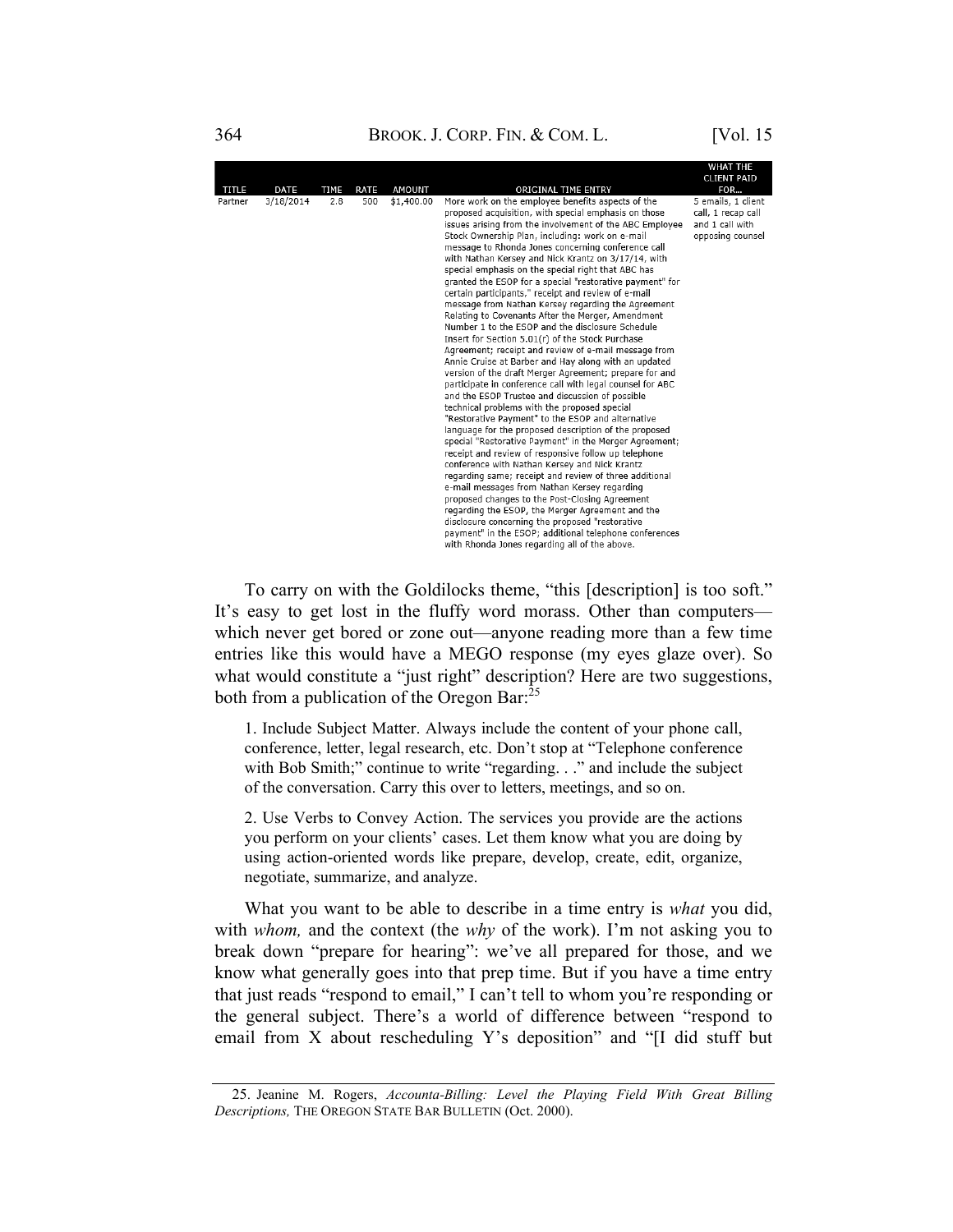you're going to have to guess what it was]." Don't leave me hanging, George Carlin-style, with the legal equivalent of "here's a partial score: Notre Dame,  $6.^{926}$ 

It's not just time entries that need to pass the Goldilocks test. When professionals overstaff matters, that's also a Goldilocks failure. Sometimes, only one person needs to be at a hearing or meeting; sometimes, two or three people need to attend; sometimes, ten people do. But when meeting after meeting or hearing after hearing shows the same people each time, with few of them having specific reasons to attend, overstaffing (as judged by timesheets and the answers to follow-up questions) tells me that the professional isn't taking the time to think about who needs to be where.<sup>27</sup>

#### ATTENTION TO DETAIL MATTERS—A LOT.

Think back to those people who don't tuck in their shirts when they're at the podium in court, or the ones who perpetually have food stains on their jackets. It's probably not fair to judge them,<sup>28</sup> but our natural instinct when we see sloppiness in professionals is to wonder where else in that professional's life the sloppiness manifests itself. So, when fee applications contain vague entries like "attention to file,"<sup>29</sup> or have numerous block-

The bankruptcy court has oversight of the payment of professional fees, but the review of those fees can be incredibly time-consuming and is highly detail-driven. Those professionals who submit their bills for court review represent real clients, but those real clients aren't writing the ultimate checks. In most non-bankruptcy settings, there's a metaphorical moment when the professional pushes a bill across the table to the client and waits for the client to react. If the client questions a bill, the professional may well end up lowering it.

When it comes to estate-paid Chapter 11 fees, the professionals are pushing their bills across the table, but on the other side of the table, the client charged with evaluating the reasonableness of the bill may have no meaningful way to put the bill into context. Moreover, because no single client is charged with footing the professionals' entire bill, it's possible that none of the clients really cares how much these professionals are charging. In essence, the client sitting at the table is a stand-in for entities with little voice (and little individual stake) in determining how the professional makes his billable decisions. And sitting at another table, far away, is the bankruptcy court.

#### Rethinking Fees, supra note 9, at 265 (footnotes omitted).

28. That, of course, has never stopped me.

29. See, e.g., Reimagining "Legal Spend" Decisions, supra note 6 ("Far too often, invoices for legal services rendered contain line-item entries that run the gamut from being vague and cryptic

<sup>26.</sup> King Kaufman, Partial Score, George Carlin, 71, SALON (June 23, 2008, 2:30 PM), available at https://www.salon.com/2008/06/23/carlin\_3/ ("[Carlin would] do characters in the '60s and '70s, when he was a frequent guest on network variety and talk shows. Al Sleet, the Hippie-Dippie Weatherman, was the most memorable, but he also did a sportscaster who'd say, 'Here's a partial score: Notre Dame 6.'").

<sup>27.</sup> Maybe the professional isn't thinking about the staffing issues because he or she is too busy to slow down and think strategically during certain stages of a case. But try using that excuse when you're metaphorically pushing your bill across the table to the general counsel whose company actually is paying the fees out of its operating account: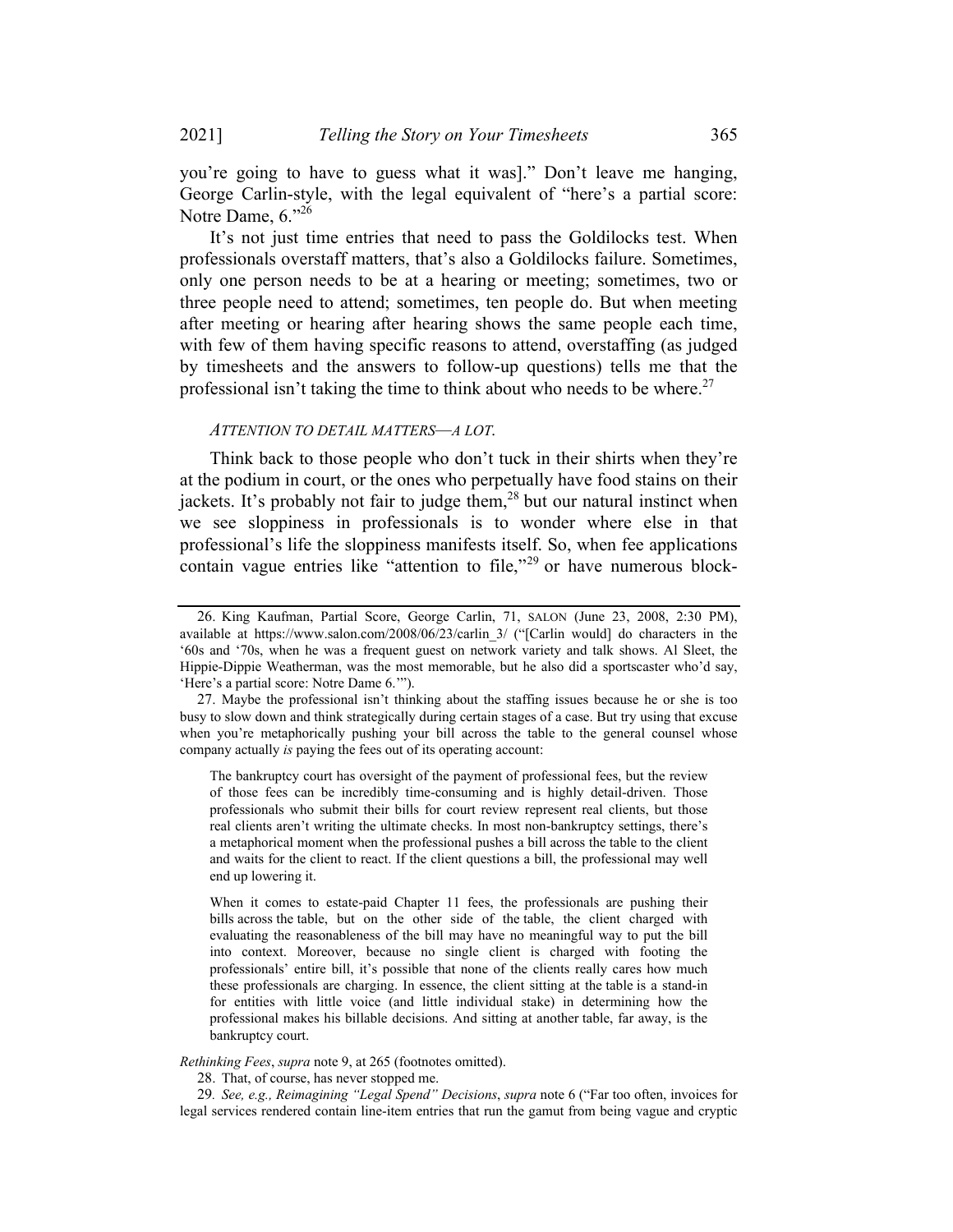billing entries, or list entries that virtually always end in .0 or .5, Joe Tiano and I call that "bad billing hygiene." Let's take the statistically improbable recording of time entries that end in .5 or .0:

| Research caselaw on X                    | 3.5 |
|------------------------------------------|-----|
| Draft memo on X                          | 4.5 |
| Telephone call with client on Y          | 1.0 |
| Meet with [colleagues] about X           | 1.0 |
| Attending hearing on Z                   | 4.0 |
| Travel to hearing on Z                   | .5  |
| Travel back to office after hearing on Z |     |

Sure, those time entries are all theoretically possible, but it's awfully convenient that they round to the hour or half-hour so neatly. Once we exit the world of the "likely," in which some tasks really do take a full hour or a full half-hour, and we cross over into the world of the statistically unlikely time entries, the first thought that I have involves how contemporaneously the professional recorded her time. When rushing to complete timesheets at the end of the day or week, or (ahem…) month, the arithmetic is surely easier when computing zeros and fives. The second thought calculates the odds that the professional was constantly rounding her time entries down to save the client some money. The final thought that I have is that, if the professional isn't meticulous here, where else is the professional not being meticulous?

Like bad hygiene in real life, bad billing hygiene tells you that (1) the person with the bad hygiene isn't aware of it, or (2) the person is aware of it but has no idea how to fix it, or (3) the person doesn't care about fixing it. It's impossible not to form a bad impression stemming from bad billing hygiene if, once the problems are called to the professional's attention, nothing changes.

### IT'S NOT ABOUT YOU. REALLY, IT ISN'T.

Professionals sometimes tell me that the reason that they gave an assignment to a partner instead of an associate was that "the only people in this branch office happen to be partners" or "no one else was around, and I needed it done immediately." I completely understand that, sometimes, the

<sup>(</sup>e.g., 'review file,' 'attention to tax issue,' 'consider negotiation strategy,' and the like) to being so over-descriptive that the line-item entry doesn't provide easily discernable value. Good billing hygiene means recording clear, concise, informative narrative entries linked to the time to complete an individual task. Neither law firms nor clients benefit from bad billing hygiene."); see id. at n. 68 ("As one of us has said before (and as we both have thought, repeatedly), 'attention to file' has never told a single client what the biller actually did.") (citing 'Nudging" Better Lawyer Behavior, supra note 9, at 86.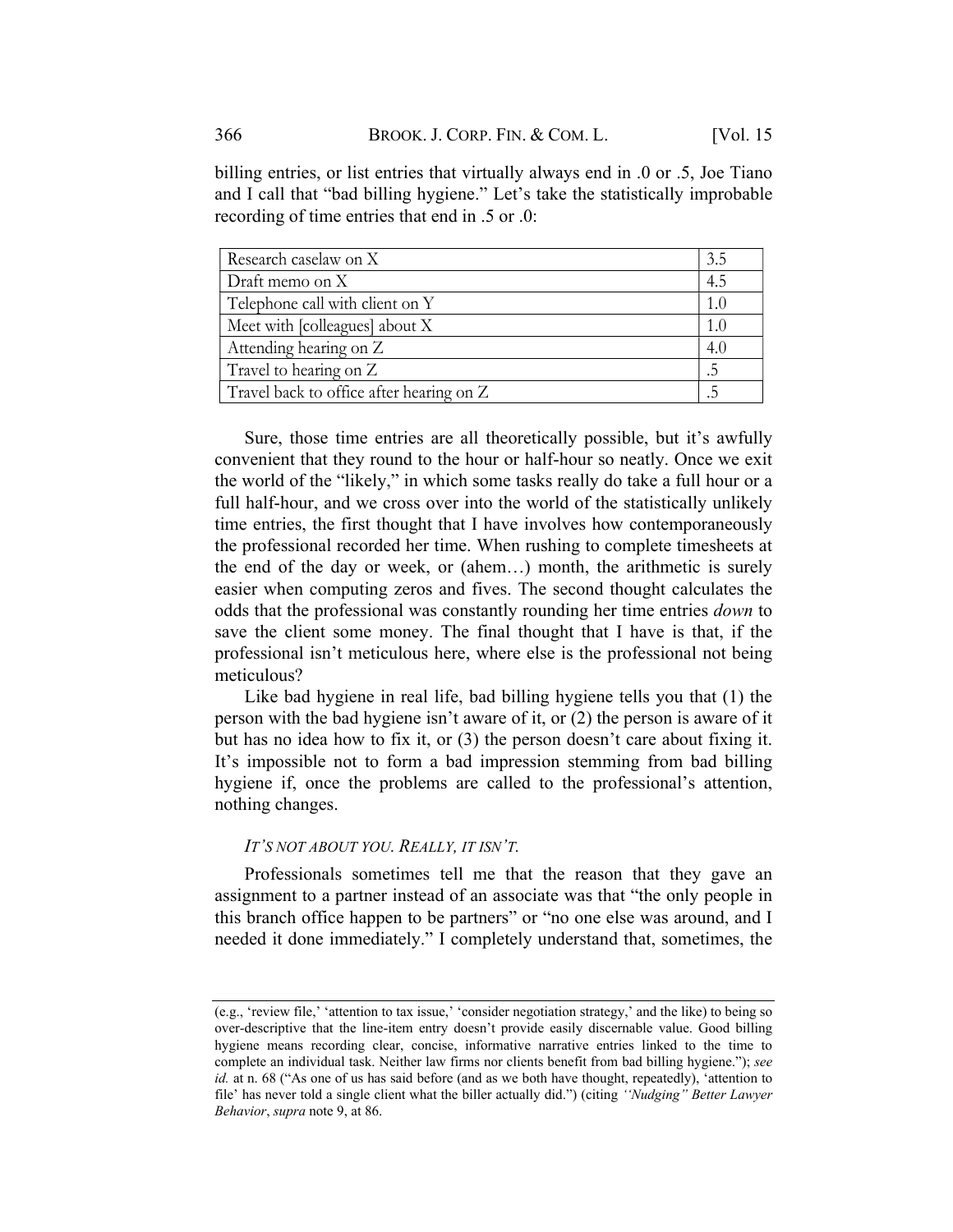right person for the task isn't anywhere to be found.<sup>30</sup> What I don't understand is why the professional didn't take the step of adjusting the fee to a reasonable amount before filing the fee application.<sup>31</sup> Not to sound like a broken record, but I'm pretty sure that a general counsel whose company is footing the tab would ask for discounts in that situation.<sup>32</sup> Other indicators that the professional isn't putting the client's interests first include expensing meals at high-priced restaurants, flying first-class, and sleeping at extra-pricey hotels. Nothing captures a reporter's attention better than the occasional story about lawyers billing for underwear<sup>33</sup> and shoes<sup>34</sup> or for putting "churn that bill" in an email.<sup>35</sup> Once we cross over the line into billing for overhead,  $36$  we've lost sight of our fiduciary duty to our clients.<sup>37</sup>

34. See, e.g., Amy Stevens, Ten Ways (Some) Lawyers (Sometimes) Fudge Bills, AP NEWS (Jan. 13, 1995), available at https://apnews.com/dd2c954e21c64c5bbd01efa85b422405 ("Mr. Marquess of Legalgard says a few months ago he questioned a Houston lawyer's \$165 charge for 'ground transportation.' It turned out to be a pair of shoes.").

35. See, e.g., Martha Neil, 'Churn that bill, baby!' email surfaces in fee dispute with DLA Piper, ABA J. (Mar. 25, 2013, 8:54 PM), available at https://www.abajournal.com/news/article/ sued by dla piper for 675k ex-client discovers lighthearted churn that bill.

<sup>30.</sup> I do remember a partner at my old law firm calling around on a Sunday to find an associate to staff a matter that was urgent. I don't remember which associate got called last, but I do remember hearing the partner's side of the phone conversation, where he asked, "well, is it elective surgery?"

<sup>31.</sup> In fact, sometimes it's exactly the opposite: the professional might start with an inflated hourly rate, knowing full well that she or her firm will have to offer a discount.

<sup>32.</sup> Or in the situation in which "this partner just really likes doing legal research."

<sup>33</sup>. See, e.g. Dionne Searcey, From Behind Bars, Joe Nacchio Sues His Lawyer for Malpractice, WALL ST. J. (Mar. 23, 2011), available at https://www.wsj.com/articles/BL-LB-39662 ("Some of their costs, Nacchio's filing said, included attorney underwear, staff breakfasts and hotel-room movies during the six-week trial in Denver.").

<sup>36</sup>. See, e.g., Amy Stevens, supra note 33 (discussing adding a pro-rata charge for "HVAC" to a client's bill).

<sup>37.</sup> One of my own pet peeves as a fee examiner involves a certain type of rare response to my questions about time entries. 99.9% of the time, the professionals understand that I'm just doing my job—helping a court to determine reasonableness—and that job requires me to do a deep dive into not just what each professional did but also how he or she described each task. I know that asking professionals to go back and re-explain (and re-justify) their time is unpleasant. The professionals know that I know that it's unpleasant. Most professionals take a deep breath, possibly also silently cursing me for a bit, and then respond with tact and with additional supporting data. Occasionally, though, a relatively junior person (it always seems to be a junior person) will provide snarky responses, along the lines of "don't you understand how BigLaw works?" Well, yes; yes, I do. (I'm from BigLaw, too.) That's why I get appointed as a fee examiner. In these rare cases, the pattern is  $(1)$  insufficient description in time entry  $+(2)$  snarky response. Just as the \$140 shirt expense item (see Management of Expectations for Legal Fees, supra note 9, at n. 116) caused me to crawl through that particular professional's fee application with a fine-toothed comb, snarky responses to a fee examiner's questions will lead to the conclusion that the professional has an entitled attitude that might signal that the person is neither especially careful nor especially efficient in his work.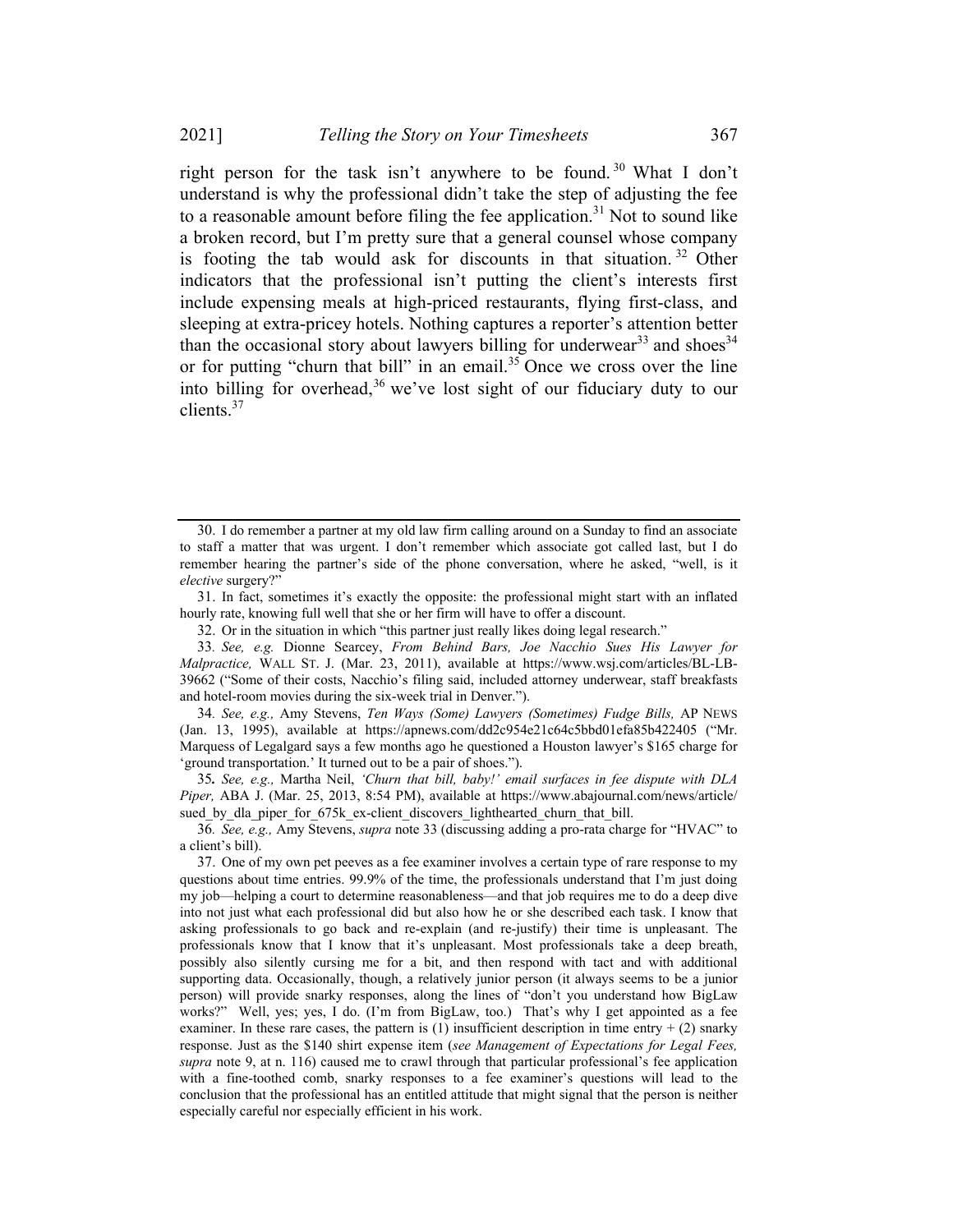#### WHEN A CLIENT WANTS THE LAWYER TO LET THE CLIENT RUN THE SHOW.

I've seen two instances in which the client basically bossed the lawyer around, resulting in amped-up fees. In one case, the client would read the lawyer's draft and rewrite it, leaving the lawyer stuck with the unenviable task of reviewing the client's rewrites, fixing the problems, and sending the new draft back to the client, only to have the process repeat itself.<sup>38</sup> In the other case, the client wanted two partners at a single firm to replicate each other's work, even though the law firm knew that the estate was being asked to pay for that duplication of effort.<sup>39</sup> In the world outside bankruptcy, clients can tell their lawyers to do unnecessary work and, subject to the ethics rule regarding the reasonableness of fees (and the client's knowing acceptance that extra work means higher bills), there's no problem with the client who wants to tell the lawyer both what to do and how to do it. That's not the case with estate-paid professionals, though. That same pesky disconnect between who's doing the work and who's ultimately stuck with the bill means that the professionals need to push back on client demands for which the client isn't paying.

#### WHAT SHOULD WE DO?

We (meaning "lawyers") can talk until we're blue in the face about "exercising billing judgment," and Joe Tiano and I will be writing a few

- Day 4 Discuss revised draft with client; resend draft 0.5
- Day 5 Telephone conference with client re draft 1.5

You get the point. The client was rewriting the lawyer's draft—and not because the draft was wrong as to any of the facts. The client was rewriting the draft because she didn't like some of the words that the lawyer used in the draft. The lawyer spent unnecessary time dealing with a client who wanted to play both roles (client and lawyer). In part, the client might just have been persnickety. In part, though, the client knew that the legal bills were going to come out of someone else's pocket. My guess is that the diffusion of responsibility for those legal fees contributed to the client's willingness to do a line-by-line edit of her lawyer's work.

There has to be a way of drawing a line between normal client-lawyer interactions and those that unnecessarily drive up the fees in a case. When the client is paying those fees herself, of course, it is her choice as to how much extra work she wants to ask her lawyer to do. But in situations in which someone other than the lawyer is paying the client's fees, the question of when a client should "help" the lawyer do the lawyer's job—or urge the lawyer to do more on a case than the lawyer thinks is reasonable—should not be based solely on the client's own preferences. The Client Who Did Too Much, supra note 9, at 125-26 (footnotes omitted).

39. Analysis and observations were drawn from author's professional experience.

<sup>38.</sup> Occasionally, I've discovered internal actions (actions only between the client and her lawyer) that have also seemed odd. These internal actions might never trigger reactions from the opposing party, because they might never see the light of day; nonetheless, those actions generated unnecessary legal work. The best examples come from my review of bills that reflected a significant amount of activity by the client in editing the lawyer's work product. Those edits, in turn, required a lot of client-lawyer discussions and re-edits, and the legal fees increased exponentially. The entries looked something like this:

Day 1 Send draft to client 0.1

Day 2 Telephone conference with client re draft 1.0

Day 3 Review and revise client's revised draft 2.0